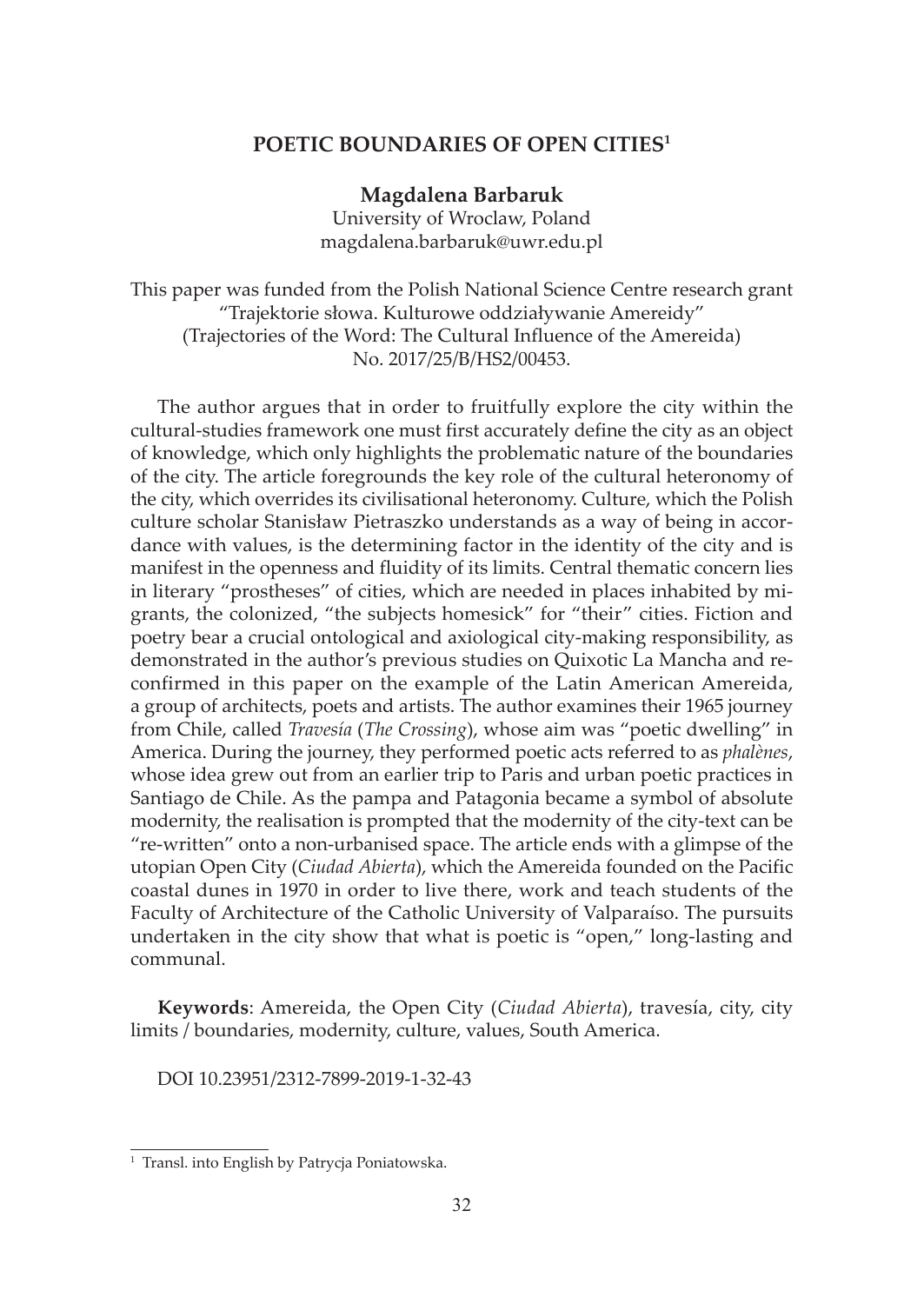But we are men who love Malevich's white on white, and we know that there is no novel, science, art or metaphysics that can touch the beauty of unattainable frontiers. And this is what the Pampa is like<sup>2</sup>.

A real, albeit currently often ignored, challenge every research faces is how to accurately define the object of research, which primarily entails distinguishing it from the material of research. Today, reflection on ontology tends to be clipped just to the opening sentence of a lecture, as the cultural studies scholar Dorota Wolska observes [Wolska 1991, 58]. Stanisław Pietraszko subscribed to an entirely different approach as he founded Poland's first Culturology Department at the University of Wrocław in order to establish what culture is and in what ways it differs from the rest of the human world. Undoubtedly, he made what very few people care about now into his chief object of inquiry.

My argument in this paper, which focuses on the city and thus seeks to define the object of my interest, is influenced by three fundamental factors. One of them involves my theoretical framework, which is intimately linked to the education and training I received at the Department of Culturology at the University of Wrocław. In this framework, culture is understood to be an axiotic space or an autonomous order of human reality, whereby the boundaries between culture, society and civilisation are highlighted. The second factor that strongly affects my perspective is the fact that I live in Wrocław, a city whose current identity has been shaped by post-war refugees and settlers who had been displaced from other parts of Poland. The third factor is exemplified in my long-standing preoccupation with the phenomenon of South-American cities, which have also been formatively affected by migrants, newcomers and refugees. All these three aspects involve thinking about borders even though in each of them borders denote a slightly different thing.

Cities which are built by "strangers" have problematic, rather vague boundaries, which is in and of itself an ontological observation. The foundations on which the life of such cities is based are susceptible to being eroding by irremovable nostalgia. This nostalgia is of cultural and, as such, non-individual nature. I do not specify the concept of "refugees" or "migrants" comprehensively here, but without a doubt, the people on whom I focus in this paper are – unlike today's wanderers – for the most part Europeans or have European roots. The life of the Israeli writer

<sup>2</sup> Amereida 1986, 52.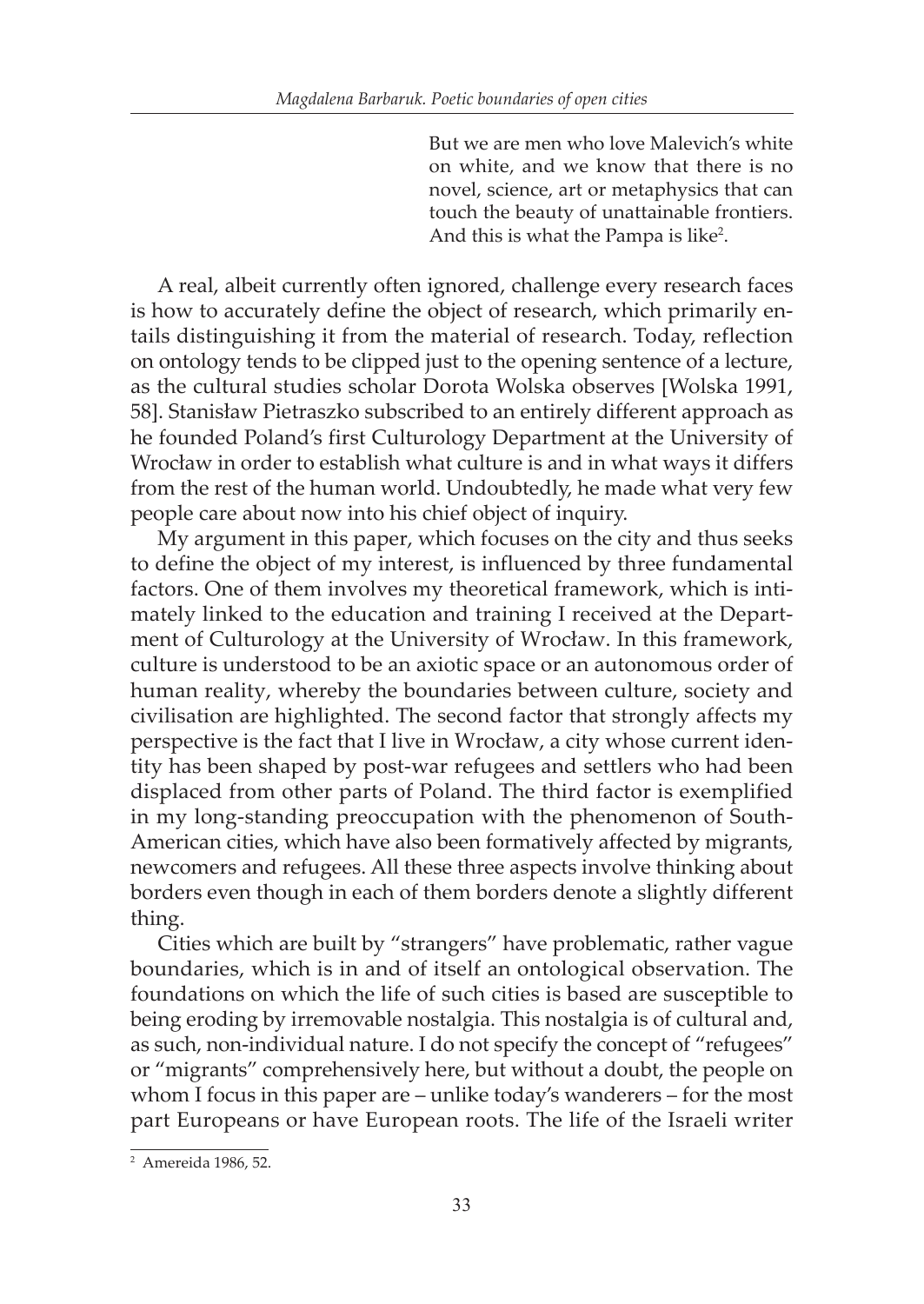Amos Oz can be usefully evoked here as an excellent case in point. His parents were born in pre-war Poland: mother in the town of Równe (present-day Ukraine) and father in Vilnius. At their new home in Jerusalem, where they moved in the 1930s, even "tea, which was served European-style in china cups, smelled of homesickness" [Sękalska 2019]. The two pictures the family kept in their book-filled flat showed European landscapes. The picture of interest to me envisioned a small town on a river, with bridges and towers. This image shaped Oz's idea of what a real (because European) city was like. Jerusalem could not be such a city. After his mother's suicide, Oz settled in Kibbutz Hulda as a gesture of protest against the world of his father (a world of libraries, literary narratives and intellectual circles). He believed that the close acquaintance with the four hundred other residents of the kibbutz had afforded him a better insight into human nature, regarding what is believed most distinctive about humanity (love) as well as least distinctive about it (e.g. genetic heredity), than any knowledge he could possibly have gained if he had spent his life in a big city or, for that matter, trodden all the paths of South America [Oz, 2016]. Despite contesting the tradition of his parents, Oz wrote *Touch the Water, Touch the Wind*, a novel whose action is set in the Polish "town of M." The dreamlike vision of this town was unmistakably inspired by his mother's tales about Równe.

Nostalgia stirred by the experience of "lack" in a new city makes this city more liquid, mobile, displaced and elusive. The ontological deficits are remedied by various means, among which axiological "prostheses" embodied in literature are of salient interest to me. Heterogeneous cities of this kind are an essential symbol of our times, but it takes special tools to be able to discern them. They are "open" cities, where openness refers not only to the unimpeded fluxes across the networks that make them up, but also to "being open" by poets for dwelling, as envisioned by Friedrich Hölderlin and Martin Heidegger, who reinterpreted Hölderlin's dictum3 .

In order to "read" the city, that is, to make it into an object of interpretation, one must know how to delimit it. This means that one must have what José Ortega y Gasset pithily called an anatomical talent [Ortega y Gasset 1993, 85], without which one cannot see the city as a genuine whole. Such a disposition is crucial, for it turns out time and again that

<sup>&</sup>lt;sup>3</sup> The reinterpretation concerned Friedrich Hölderlin's celebrated statement that "poetically, man dwells on this earth". Hölderlin believed that the role of poetry is to channel human cooperation rather than to aesthetically represent goods of cultural. The making and understanding of poetry are collective and practical acts.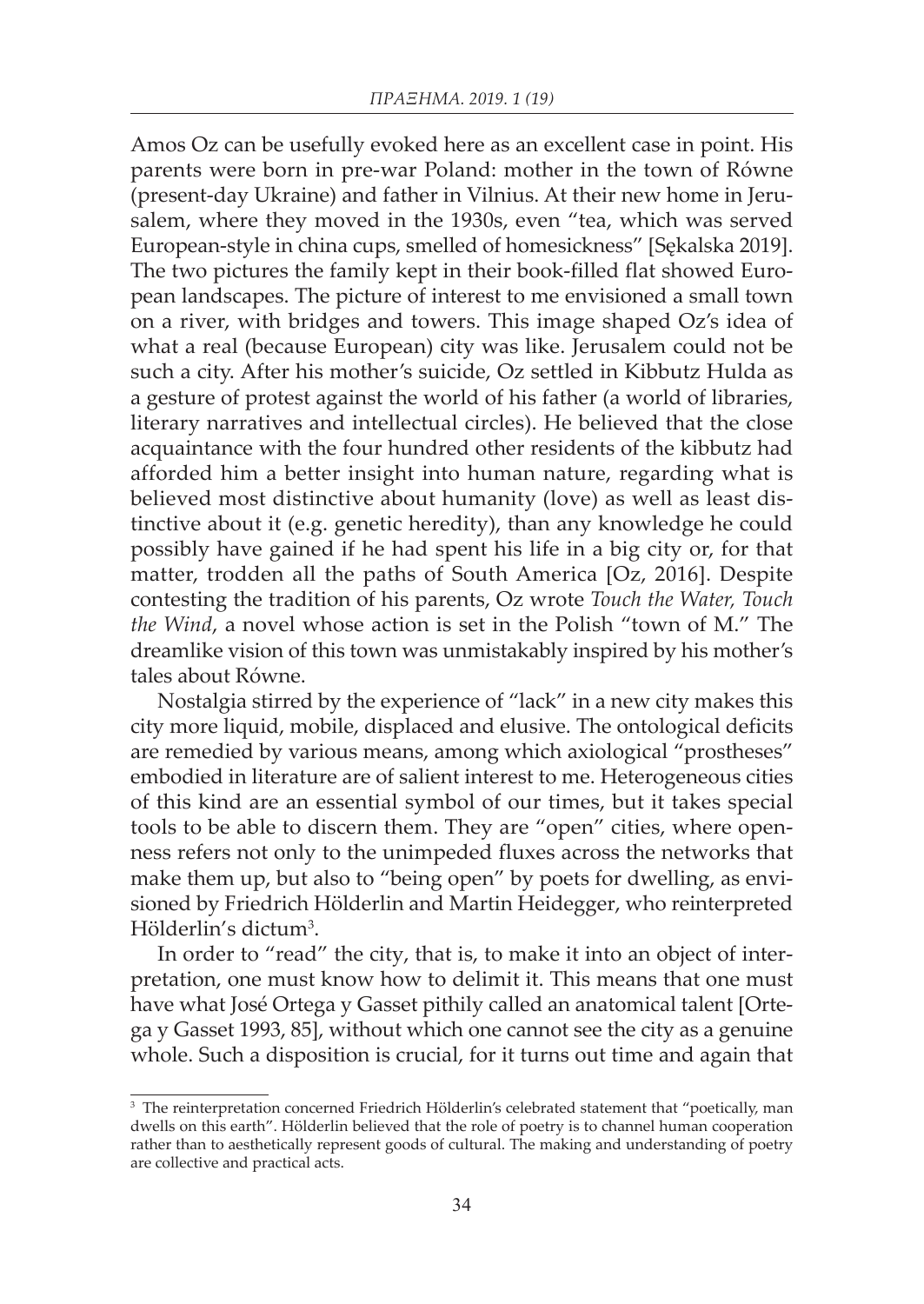although we just want to pluck a tiny leaf, we end up having to take the entire tree with roots, as Ortega y Gasset metaphorically observed discussing the distinctiveness of the interpretation of paintings. The city is first and foremost an entity of cultural nature, yet over the ages heteronomies of cities have been configured and hierarchised in multiple different ways. Felipe Fernández-Armesto evoked Santillana del Mar in order to demonstrate how profoundly dubious the traditional criteria of civilisation, therein "urbanity," were. The small Spanish town (with the Cave of Altamira on the outskirts) challenges the notion of identifying the urban with the post-agrarian: "Economics <...> do not make a city: only the state of mind of the citizens can do that. In Santillana del Mar there are cattle grids in the streets, but civic pride frowns from every crested stone façade" [Fernández-Armesto 2002, 29]. It is difficult to define what the city is in civilisational terms because it is culture that provides the axial order of the city's identity $^4$ .

The cultural heteronomy of the city is particularly pronounced in cities which are described as "literary" or "utopian". Bronisław Baczko insists that actually all Cities of Utopia are "literary cities". Whether they can be built or whether they are thoroughly imaginary does not matter; what does matter is that to represent and understand them one does not need plans or drawings, for tales alone will do: "The Cities of Utopia are thus literary also in the sense that none of their aspects exists outside the word. The entire city, with all its dimensions, can be narrated, at most such story-telling «would take volumes upon volumes»" [Baczko 2016, 321]. With utopian cities, the conundrum of their boundaries is ostensibly redressed owing to their spatial demarcation, which often entails enclosure within a fixed geometrical figure. If we realise that utopian projects implemented in various settings, particularly in the New World, should be seen in conjunction to the European tradition initiated by Thomas More's *Utopia*, we will notice that the boundaries of the phenomenon we want to "read" have become porous, if not fissured<sup>5</sup>. This is also influenced by framing utopias as a "verb" rather than as a "noun", that is, by emphasising the practising, enacting and experiencing of utopia. On this model, utopias are not simply farremoved constructs, but they can make up a relevant component of ways of life, given their interrelatedness with values which are invested with a binding power.

<sup>4</sup> We can wonder today if cities, which are being ousted by "valleys" (e.g. the Silicon Valley), should perhaps be regarded as post-cultural.

<sup>5</sup> Interestingly, *Utopia* was written in 1516, the same year that the term "ghetto" was first used in Venice. The two words refer to spatially isolated places and have acquired very ominous overtones indeed since then.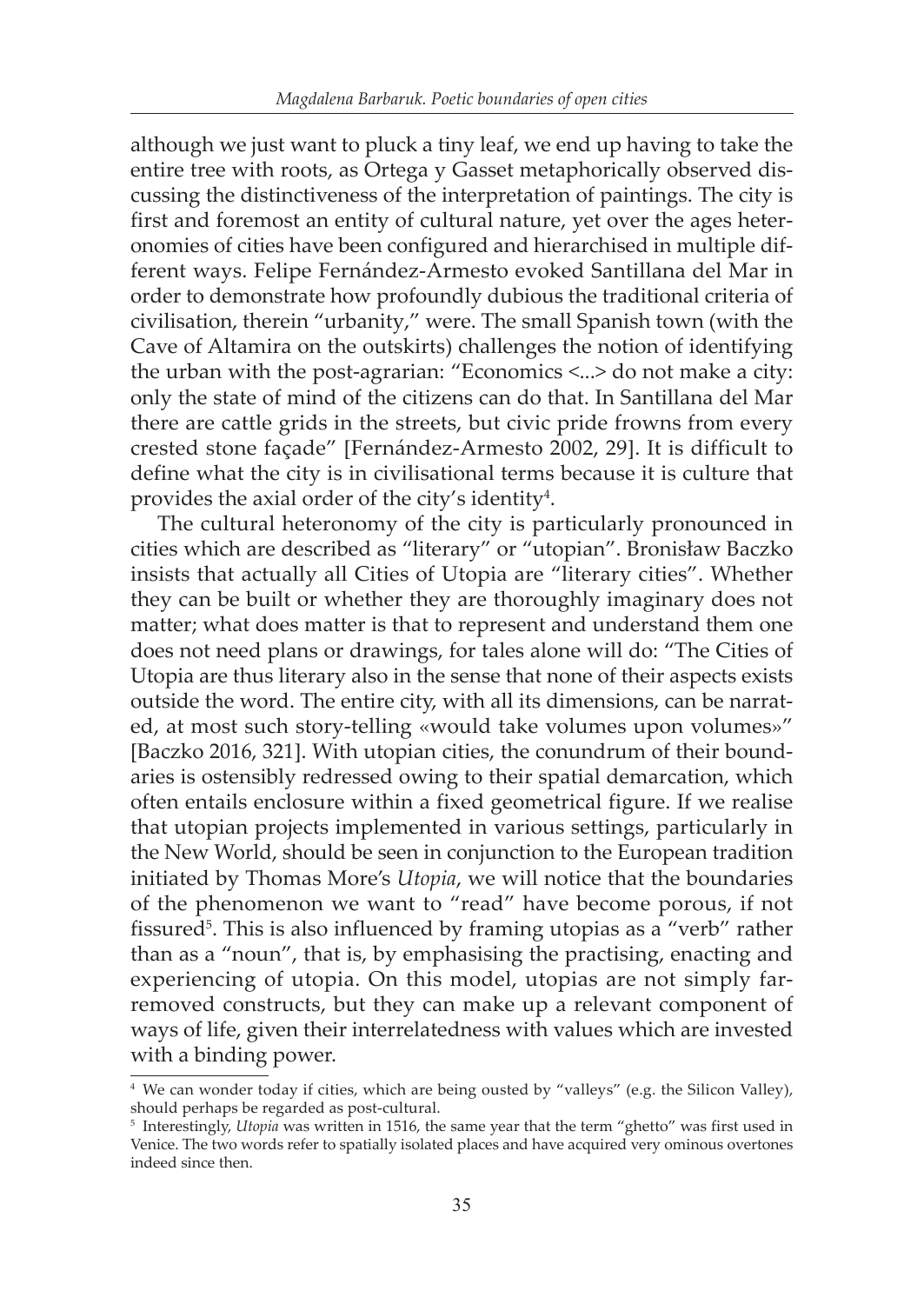Between 2012 and 2014, I devoted a good part of my research to exploring the Spanish Route of Don Quixote<sup>6</sup>. I particularly focused on its present-day condition, which is heavily impacted by the new, not infrequently ruthless mechanisms of the cultural industry. In this venture, I was mainly driven by the idea of investigating the phenomenon of the literary route comprehended as a way of life and a pursuit of fictionderived values which come forth in the landscape<sup>7</sup>. The phenomenon is relatively autonomous of changes in nature, material alterations, national determinations and historical transformations. As the characters and the scenery of Cervantes's novel were erected into cultural myths, a number of small towns of La Mancha were transfigured into literary places – *lugar de la Mancha* – which vied for the status of Don Quixote's village, which the narrator of the novel was not eager to recall. The borders of La Mancha were thus drawn by one book, whose axiological agenda of universal justice, freedom and everybody's right to be "the son of one's own works" turns La Mancha into a locus of utopian practice. As a result, La Mancha became an affective literary place, which only confirms the agency of literature in the sphere of identity, urban design, landscape, cultural memory, etc. [Barbaruk 2018].

Few are the developments which equally emphatically exemplify the power of the word over space, equally irrefutably assert the impact of literature on cultural realities, equally closely interlace ontology and axiology and equally absolutely make the existence of a thing hinge on whether this thing embodies particular values. At an exhibition in the Museo de Bellas Artes (Chile), I saw photos of the *Travesía*, a radical poetic journey across South America undertaken in 1965. For me, the discovery of the Amereida<sup>8</sup> – also called the School of Valparaíso – a group founded by the architect Alberto Cruz Covarrubias and the poet Godofredo Iommi, was like finding another link of the chain originating in the wanderings of Don Quixote.

The Amereida strove to effect a cultural change by means of poetic tools. This requires a very particular understanding of the functions of language, which are neither only reduced to communication nor elevated into an absolute autonomy as envisaged by Stéphane Mallarmé. Although, in many senses, the poetics of the Amereida dovetails with modern avant-garde varieties of diction (e.g. Surrealist or Constructiv-

<sup>6</sup> The Polish National Science Centre research grant "Mancza jako ziemia literatury. Kulturowy status tras literackich" (La Mancha as the land of literature: The cultural status of literary routes), No 2012/04/S/HS2/00558.

<sup>7</sup> I discuss the values that demarcate the axiotic space of Quixotism in my book "The Long Shadow of Don Quixote", transl. into English by P. Poniatowska (Frankfurt am Main 2015).

<sup>8</sup> The name "Amereida" is a compound combining "America" and "Eneida" (i.e. *Aeneid*).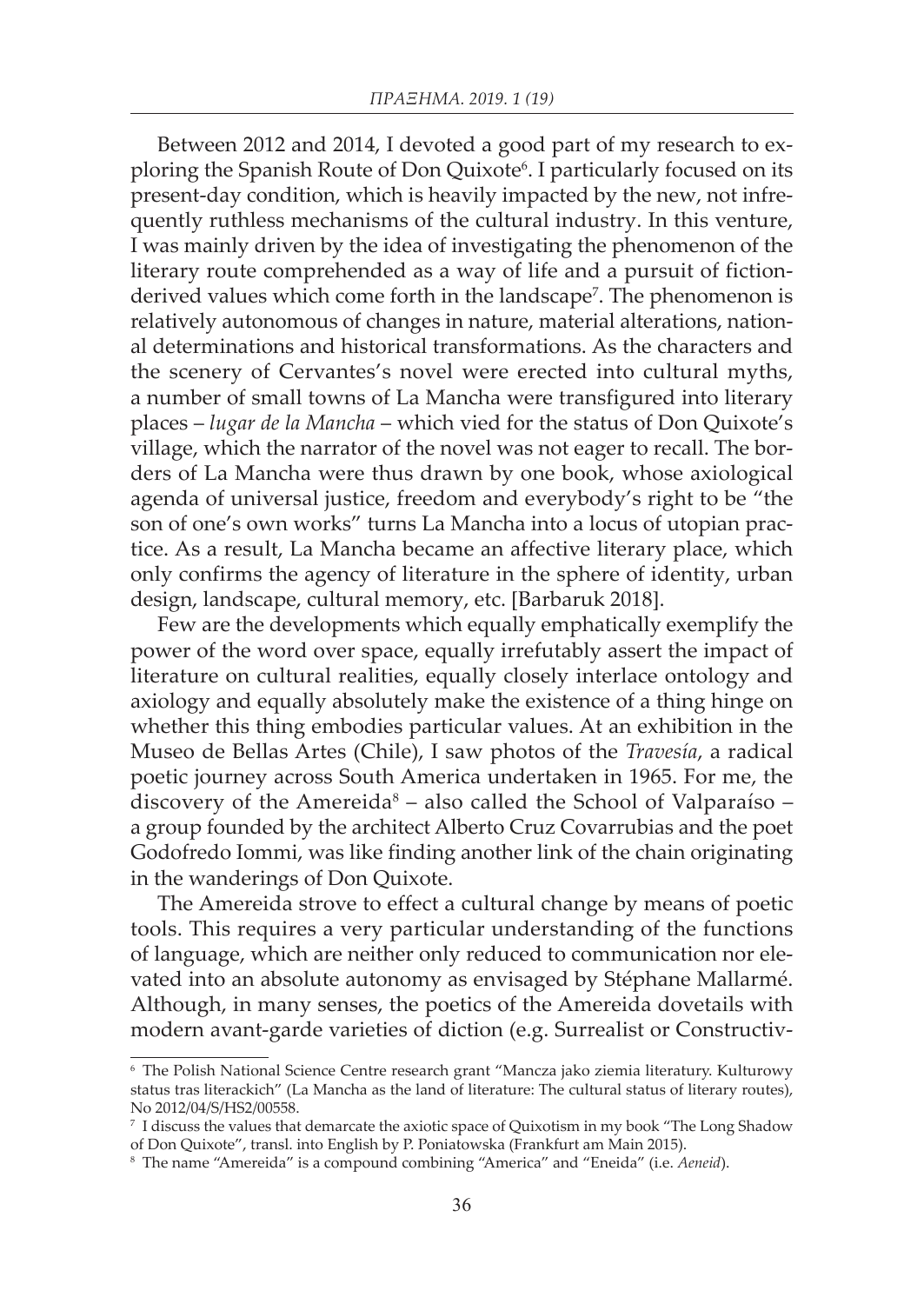ist), it can hardly be equated with them due to its unique axiological and ontological investment. Specifically, the Latin-American project is nurtured by the *deficit* I evoked above, by the desire for identity, the dearth of places (and the surplus of space), the necessity to "open" reality in order to truly dwell in it. Briefly, the project is at the same time a vision, an *enactment* and a *realisation* of utopia.

The *travesía*, i.e. the crossing from Tierra del Fuego through the Chilean and Argentinian interior up to Bolivia, which spanned one and a half months (from  $30<sup>th</sup>$  July to  $13<sup>th</sup>$  September 1965), was an ambitious and challenging venture. Many of its philosophical and artistic goals can certainly be construed as a decolonising, subversive interception of Columbus's foundational "gesture" and of the topos of the urgent "reinvention of America" [Pratt 2008]<sup>9</sup>. The improvised undertakings charted a zig-zagging route which was composed of places woven into *density* by the poetic word and action. Ephemeral artefacts were supposed to symbolise the first inhabitation of the continent. The travellers themselves claimed that as long as things remained unnamed, they were ungraspable while the "poetic act <...> just like cattle branded with a red-hot iron  $\langle \cdot \rangle$  brings names to things" [Arce de 2003, 15]. Given this, the first *travesía* inaugurated a new reality and was a poetic journey not only because a lot of poems by, for example, Nerval, Apollinaire, Baudelaire, Keats, Rimbaud and Lautréamont were read on the way.

The ten-people group sought to move away from the coastline of the continent, which they associated with the *conquista*, and set themselves the goal of discovering the unknown "interior sea." There is no one overriding reason why the journey commenced in the town of Punta Arenas at the gates of Tierra del Fuego<sup>10</sup>. Of course, it made sense in

<sup>9</sup> The role of this topos in producing the image of South America is studied by M. L. Pratt in her *Imperial Eyes: Travel Writing and Transculturation*. The rise and the durability of this image were instrumentally affected by the explorations and writings of the German geographer A. von Humboldt.

<sup>&</sup>lt;sup>10</sup> Tierra del Fuego and Patagonia are places suffused with fiction and fantastic tales, many of which concern extraordinary peoples and locations, such as the "gold" kingdom of Trapananda purportedly reached by Arias Pardo Maldonaldo. Building on this image, Luis Sepúlveda wrote about the "eighteenth Patagonia lying championships," broadcast by the local radio: "Here, in this land, we lie to find happiness. But no one confuses lies with deceit" [Sepúlveda 2003, 78]. Tierra del Fuego is also used as the prototype of mysterious, dystopian W Island and cast as a place of fantasy where everything and anything may happen in Georges Perec's autobiographical book. The book's concluding passage reads: "I have forgotten what reasons I had at the age of twelve for choosing Tierra del Fuego as the site of W. Pinochet's Fascists have provided my fantasy with a final echo: several of the islands in that area are today deportation camps" [Perec 1988, 164]. Notably, there is a profound similarity between Perec, Oz and those who fashioned geopoetic narratives as a result of grappling with problematic identities (the acute "lacuna" in Perec's personality was caused by the "disappearance" of his Jewish parents in extermination camps when he was a young child).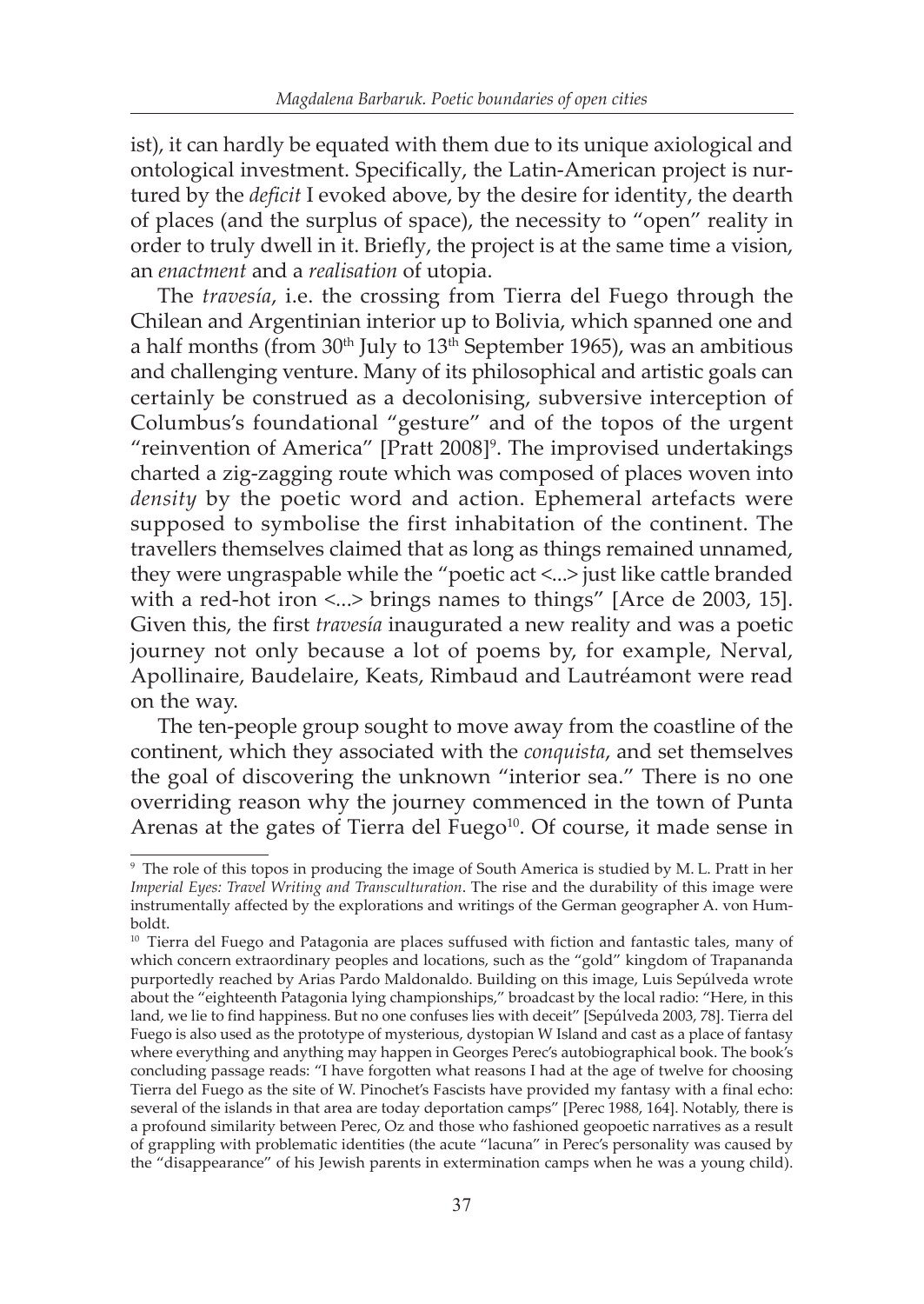terms of cartography (i.e. of the idea of going along the vertical axis of the "reversed map"); at the same time, America's southern edge notably resembles a cosmopolitan city (today's population of Tierra del Fuego consists of 70,000 people of chiefly European descent). During the arduous crossing of Patagonia, the travellers encountered people of various nationalities who talked about their homesickness for Europe and nostalgia for the past, questioned their life in America as pointless and bewailed their enforced "in-betweenness". The diary entry of 4<sup>th</sup> August describes Christos Varnava, a café owner from Punta Arenas: "A Cypriot who is sick, even dying of nostalgia, and in a few days is going to London for treatment. He approached us one day and, chatting, said that he had 'made a mistake' coming to America and then to Punta Arenas, as his brother and other family had remained in England" [Amereida 1986, 5]. In response, the group made a drawing in front of his cafe, wrote a poem saying that he "did not make a mistake" and gifted it to the Cypriot.

The group adopted a symptomatic strategy regarding the main square of Punta Arenas. It was "the square of nostalgia, with trees planted at equal intervals by a gardener" [Amereida 1986, 44]. They knew they could not replant the trees, but they wanted to transform the square – to "attain the unattainable" – by writing a poem that would serve as a study of the plain, the cold and the wind. The poem, as they put it, is not supposed to "reflect the and" or to be "a rising sun"; rather, it is supposed to become a sun that will "touch again the space of the square to which a poem has been added" [*Ibid.*, 44].

The events and passages cited above speak to the influence of Hölderlin's ideas on the philosophy espoused by the Amereida. "The gift of opening" is made possible precisely by poetry as only the poetic word can bring about lasting changes in the world. The importance that the Amereida attributed to language is vividly illustrated by the contrast between the respective attitudes displayed by the Cypriot and a certain sheep-breeding Englishman. After the show of shearing and slaughtering one sheep, they drove with him to a hill: "Up there, Clifton opens up to memories. Onas and Tehuelches, Puerto Natales and Punta Arenas, Menéndez, English Barnel, and English Dicks, and English... With us all around him. Up on the hilltop. Godo begins to call this hill the 'Clifton Hill' from now on" [*Ibid.*, 9]. The boundaries that circumscribed Clifton's world were set by the English language, which visually materialised when he set his foot on the hilltop. The boundaries of

Crucially, the influx of fictionality into the real is bound up with the tragic dimension intrinsic to the life of an individual hurled into History.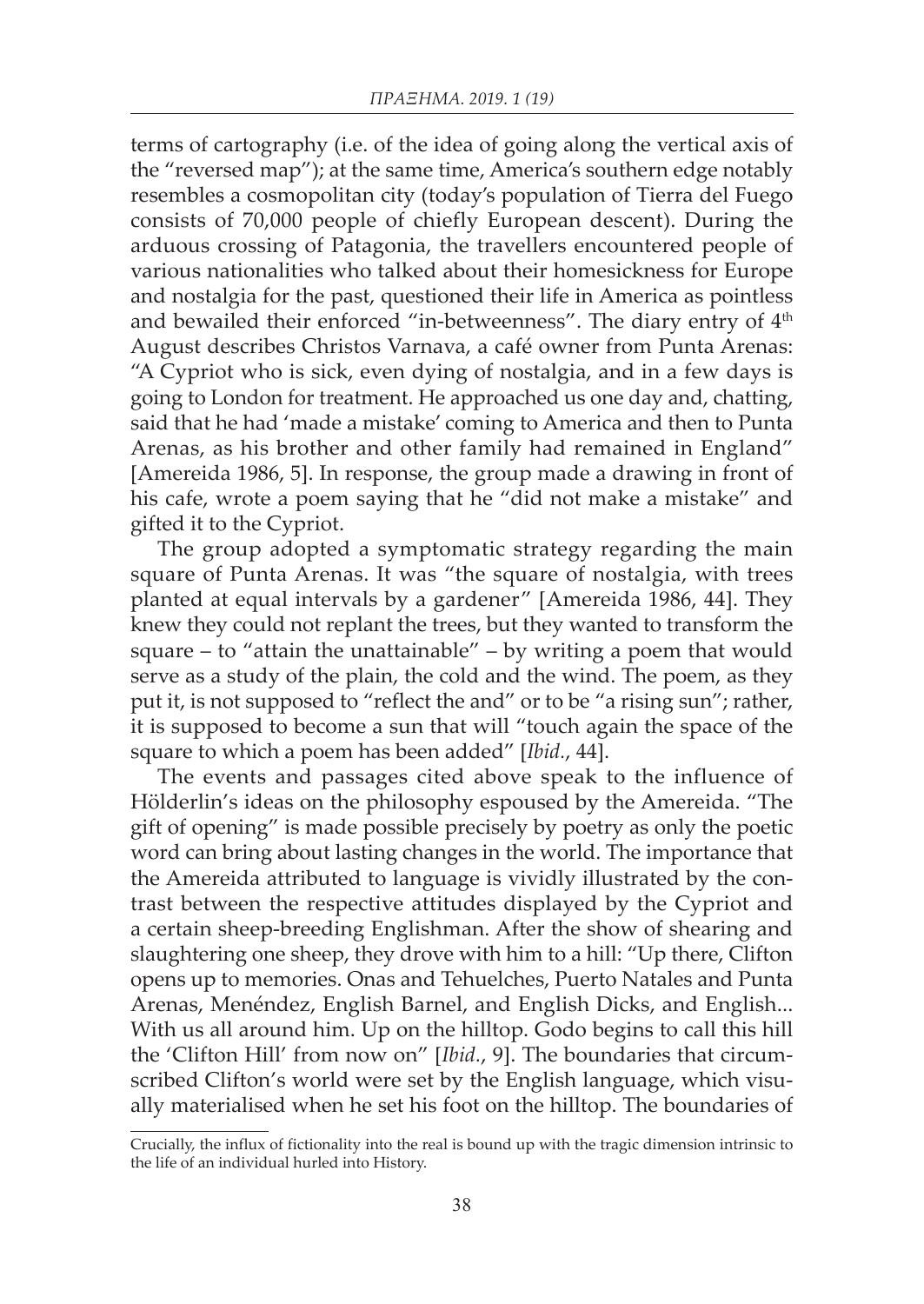this world were "imprecise but accurate"11. The difference between the Cypriot and the Englishman lay in the semantics of the language which is used in a foreign territory: "Christos Barnabas<sup>12</sup>, dying, vainly looking for the lost shores so as to touch himself again. The living desert of adventure and an émigré who'll remain an émigré for ever. On the other hand, Clifton carries a precious temple in himself. What temple?  $\langle ... \rangle$  It's about how he treats the language he speaks, the imperial English which harbours sounds and meanings distinctive to all and any remoteness" [*Ibid.*, 46].

The inhabitants of Tierra del Fuego and Patagonia are beset with nostalgia, which immobilises not only the present but also history. Does one have to move to a city in order to become modern? South American cities appear in the diary as physically and metaphorically distant. A lot of thought is devoted to them, and a lot of talk. The Amereida's diary notes that the city and its boundaries are a "matter of rhythm" – "of the distance and its pulsations".

What certainly deserves to be mentioned is the conclusion the participants in the *travesía* drew from their stay at Puelches, where they came on 25th August after getting lost on the way: "We have reached the Puelches checkpoint, and we're going to have a cup of coffee at a shop. The interlocutor is talking incessantly, joking all the time. On the map, Puelches is marked as a big city. Having arrived there at night, there is nothing. Only this shop. A big building" [*Ibid.*, 18]. The town's population had started shrinking due to a lack of water caused by the construction of the Nihuil dam in Mendoza, dropping finally from 700 to 270 people. What remained of the pervious form of life was the inadequate urban infrastructure, symbolised by the never-opened school and the teachers waiting for the Argentinian flag requested from Buenos Aires: "It is the strangest feeling ever: there's a police station, a court of peace, a registry office, a post office, an airfield, a weather station, a public phone, but there's no town (*pueblo*)" [*Ibid.*, 19]. The school was opened with teachers and students in attendance, whereby the Amereida performed several poetic acts. Having left Puelches, they concluded that although "Puelches was the pinnacle of *Phalène*", they had actually failed; "They had their own dead, San Martin and Belgrano" [*Ibid.*, 19]. The group did not abide by its ow rhythm, so the words could not capture Patagonia. They wrote down in the diary:

<sup>&</sup>lt;sup>11</sup> Clifton told then a story about an Indian chief who was looking at the rounded horizon from a hilltop: "What his eyes could see made the boundaries of his tribal territory, boundaries imprecise but exact at once" [Amereida 1986, 15].

<sup>&</sup>lt;sup>12</sup> In the text, the Cypriot's name is spelled in two different ways: "Varnava" and "Barnabas."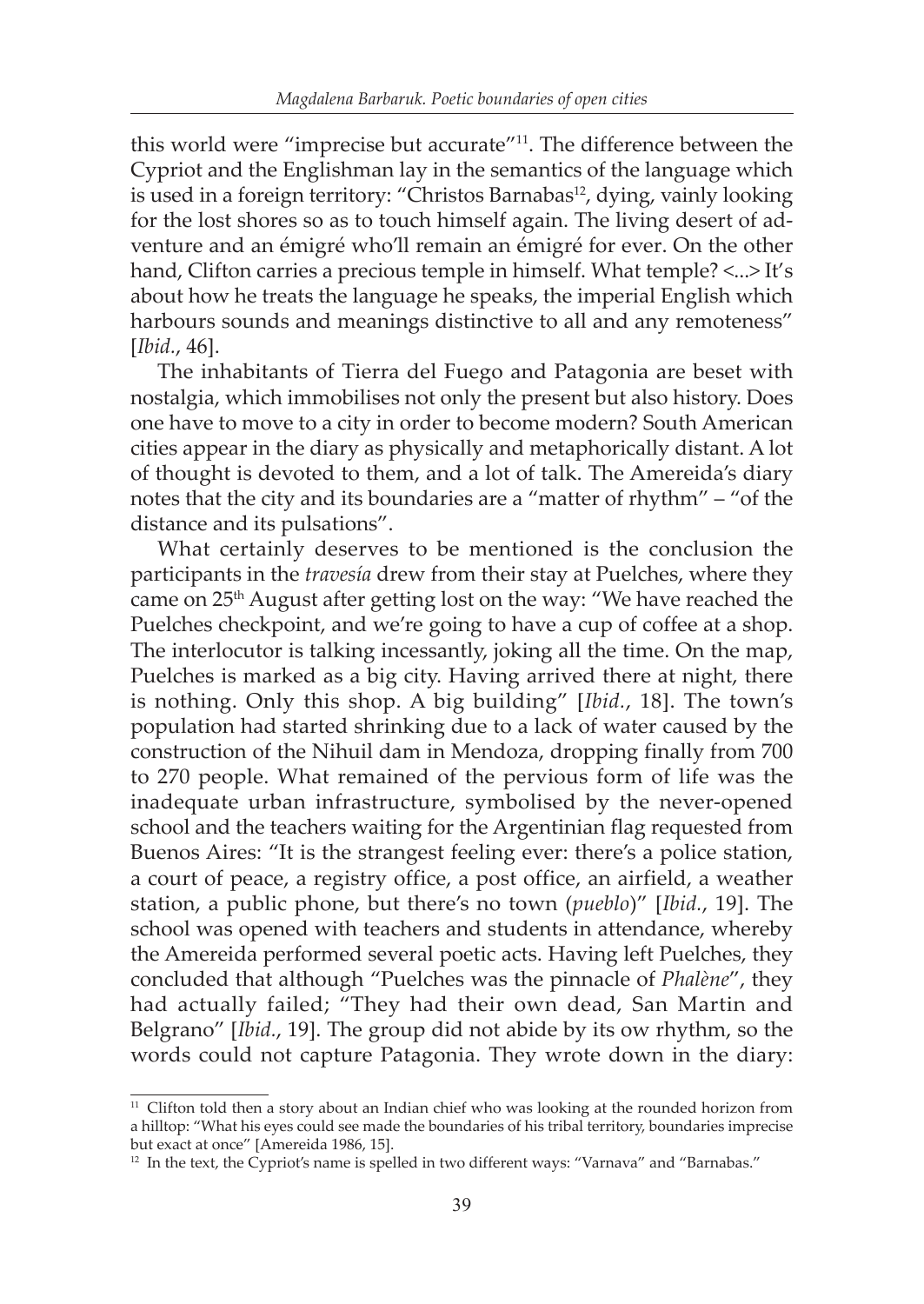"[Godo] said that he'd given up on his poem about Patagonia. The previous night we were talking about going to Buenos Aires, but now the failure in the face a situation as complicated as the one at Puelches urges us to recognise our limits. [Godo] proposes continuing our crossing of the desert. We told the people of Puelches to stay while they should perhaps leave" [*Ibid.*, 20].

I believe it makes sense to juxtapose this somewhat enigmatic entry with another one, at the end of the diary: "*travesía* subtly undermines almost all of our notions. First of all, it leads architecture itself towards abstraction greater than the number. Woven out of the poetic word, architecture opens up to unexpected rhythms. What are walls, for example? What are ceilings? Is there a way to dwell without them? <...> History does not have to be a recollection, but a narrative about things happening, about foundational acts, always full of different, unthinkable architecture" [*Ibid.*, 57]. A similar thing concerns the city; during the journey, modernity associated with the city was separated from the semantics of the city and paired with the "text" of the pampa and Patagonia. The group's diary foregrounds the "absolute modernity of Patagonia" [*Ibid.*, 14].

In the part of *The Practice of Everyday Life* which discusses the production of the city through practices, Michel de Certeau avails himself of a suggestive image of the city which is foreign to him. This image is a panoptic view of New York one could see from the top of the World Trade Center. New York then turned into a legible, mistakenly understood "text". Certeau's line of thought is close to the following insights of the Valparaíso group:

"Because of its height, a city can separate from itself in order to contemplate itself. I wonder what it may be like in the Patagonian pampa. How does it look at itself? And it looks at itself from the ground level rather than from an altitude. It is its own height. Therefore, work and contemplation do not correspond to two different moments. Hence, while working you don't need to raise your eyes to stare into the distance and contemplate. Work and contemplation as one and the same moment. Nostalgia comes when the eyes stare into the distance, it does not arise because of working on the pampa. A land without such nostalgia. A modern land – due to this – so modernity is a non-severance of contemplation from work" [*Ibid.*, 53].

To move away from the coastline, to avoid cities, to go across the pampa, the field, the wilderness, to resist nature, to draw a poetic trail with *phalènes* without expecting them ever to be seen – all this means being "absolutely modern" [Iommi 1982]. We must remember, however,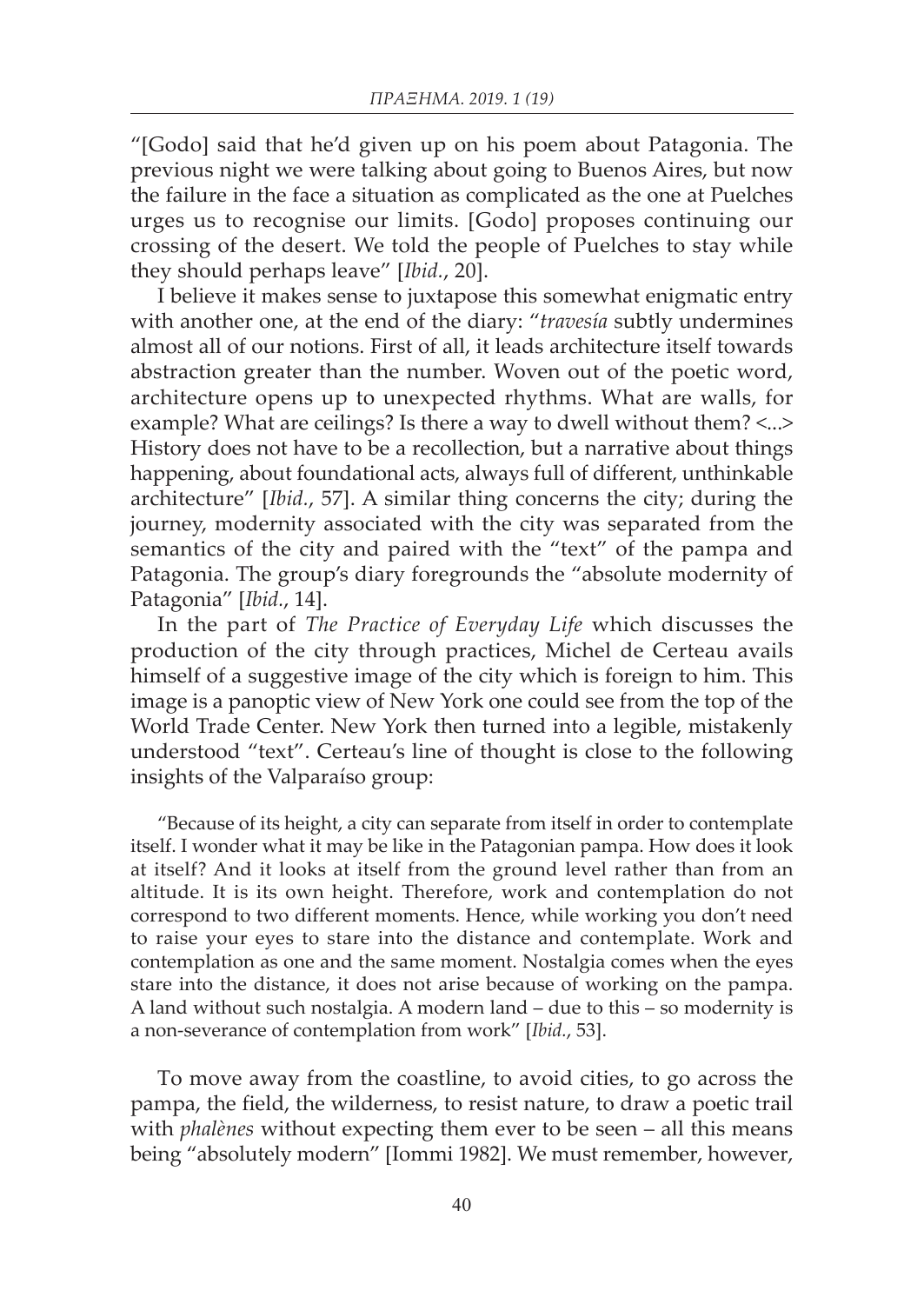that poetic drifting through the "interior sea" had its source in ramblings across Santiago de Chile<sup>13</sup>. When Iommi and Cruz met at a metropolitan advertising agency in 1941, they started devising methods of making this "poetry in action" a reality. Cruz would take architecture students out of lecture halls to look at the streets full of speeding cars. The very idea of *phalènes* came into being in Paris during Iommi's trip to Europe (1958–1963). In this framework, a *phalène* meant an improvised poetic act which was performed in public with the participation of artists and passers-by. This kind of "poetry in action" was inspired by Surrealism, Symbolism and Situationism14. *Phalènes* were formatively informed by the call to free poetry from the script. In Iommi's view, the city was a space that promoted unexpected, meaningful events which are produced by all<sup>15</sup>. Cruz and Iommi were the "sons" of modernity which was becoming a reality in post-war big cities of Latin America. "The path to decolonization <...> runs not around, but through the codes of modernity" [Pratt 2008, 230], through metropolises, through Paris and Europe.

In the America of military dictatorships crossing the borders was a very difficult enterprise. This predicament was addressed in the writings of Luis Sepúlveda, a Chilean author and a communist activist who, having spent two and a half years in prison in Temuco, decided to leave for Europe or Africa. It was practically a sheer impossibility for a person with the enigmatic letter L in the passport. "Drifting" across the continent, Sepúlveda came to La Quiaca, a small city on the border with Bolivia: "The essential thing was to wait out, in drift, the time of fear, the way that ships at sea wait out coastal storms, drifting. <...> In every city I stopped at, I visited old friends or made new ones. Barring very few exceptions, everybody I met was steeped in the same bitter and depressing aura: people lived in fear and for fear" [Sepúlveda 2003, 32]. After lying face-down on the platform for a few hours, Sepúlveda eventually did not board the train going over the frontier to La Paz, prevented by the Bolivian military. The Amereida group admittedly managed to cross the border with Bolivia, but after a few incidents involving the army, they decided to terminate their journey as a free, poetic *travesía* proved impossible there. Santa Cruz de la Sierra, the new poetic capital they designated for the continent, was not reached.

<sup>&</sup>lt;sup>13</sup> The metaphor of drifting on the sea was pivotal to psychogeography practised by Parisian situationists.

<sup>&</sup>lt;sup>14</sup> Usually cited among the sources of inspiration are W. Blake, Novalis, S. Mallarmé, A. Rimbaud, G. Apollinaire, Ch. Baudelaire, A. Breton and G. Debord.

<sup>&</sup>lt;sup>15</sup> This is a reference to Lautréamont's insistence that "poetry should be made by all, not just by one".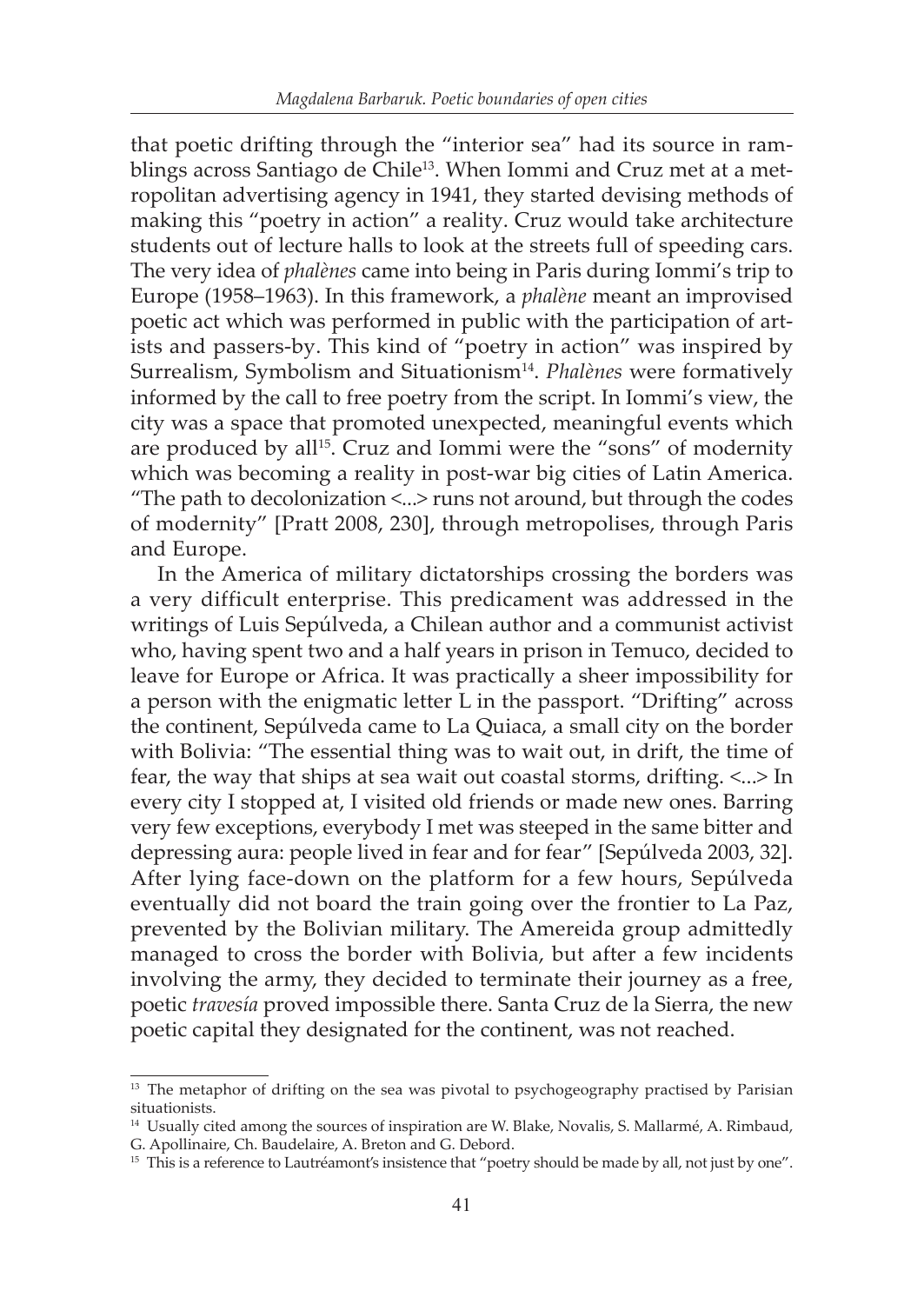After their return, Cruz and Iommi engaged in the University Reform of 1967. As a result, the Faculty of Architecture of the Catholic University of Valparaíso obtained almost three hundred hectares of dunes on the Pacific coast (Ritoque), where they inaugurated the Open City (*Ciudad Abierta*) in 1970. There they could live, work and educate students. What are the boundaries of "open" cities have? And of "closed" cities? The limits of the Open City are paradoxically demarcated by "objective," implacable nature while at the same time its autonomy is safeguarded by the fragile independence of the university as an institution founded for the sake of the disinterested search for truth and unfettered scholarly research.

In order to enter the City, one must go through the gate, which is an "intuitive phenomenon of transition" [Panas 2017, 13], reminiscent of the Heideggerian *Lichtung*. Within the City, poetic *phalènes* take place which "open" the space and are the cornerstones of all buildings. Some of them are of very special nature. Within a two-year project of constructing the *Casa de los Nombres* as part of the 40<sup>th</sup>-anniversary celebrations of the Architecture Institute in Valparaíso (1992), a structure was erected on the dunes by four hundred people. Reading bodies were used to fix the location of twenty-nine concrete pillars. During the performance of the poetic act, the relationship was established between the reading of a verse of poetry and the length of the reader's wandering; then the tall poles were rammed into the ground. The structure was covered in black meshwork and polyethylene membrane. The boundaries of this house combine the ostensible opposites of fleeting reading and durable building materials. They are poetic boundaries *par excellence*.

## **REFERENCES**

Amereida 1986 – Amereida II Bitácora. Viña del Mar, 1986.

- Arce de 2003 Arce de R. P. So far yet so near: The Open City and the *Travesías*. *Valparaiso School: Open City Group*. Ed. by R. Rispa, R. P. de Arce, F. P. Oyarzún. Montreal, Kingston, 2003. P. 13–17.
- Baczko 2016 Baczko B. Światła utopii. Warszawa, 2016.
- Barbaruk 2018 Barbaruk M. Sensy błądzenia. La Mancha i jej peryferie. Kraków, 2018.
- Certeau de 1984 Certeau de M. The Practice of Everyday Life. Transl. into English by S. Rendall. Berkeley, Los Angeles, London, 1984.
- Fernández-Armesto 2002 Fernández-Armesto F. Civilizations: Culture, Ambition and the Transformation of Nature. New York, 2002.